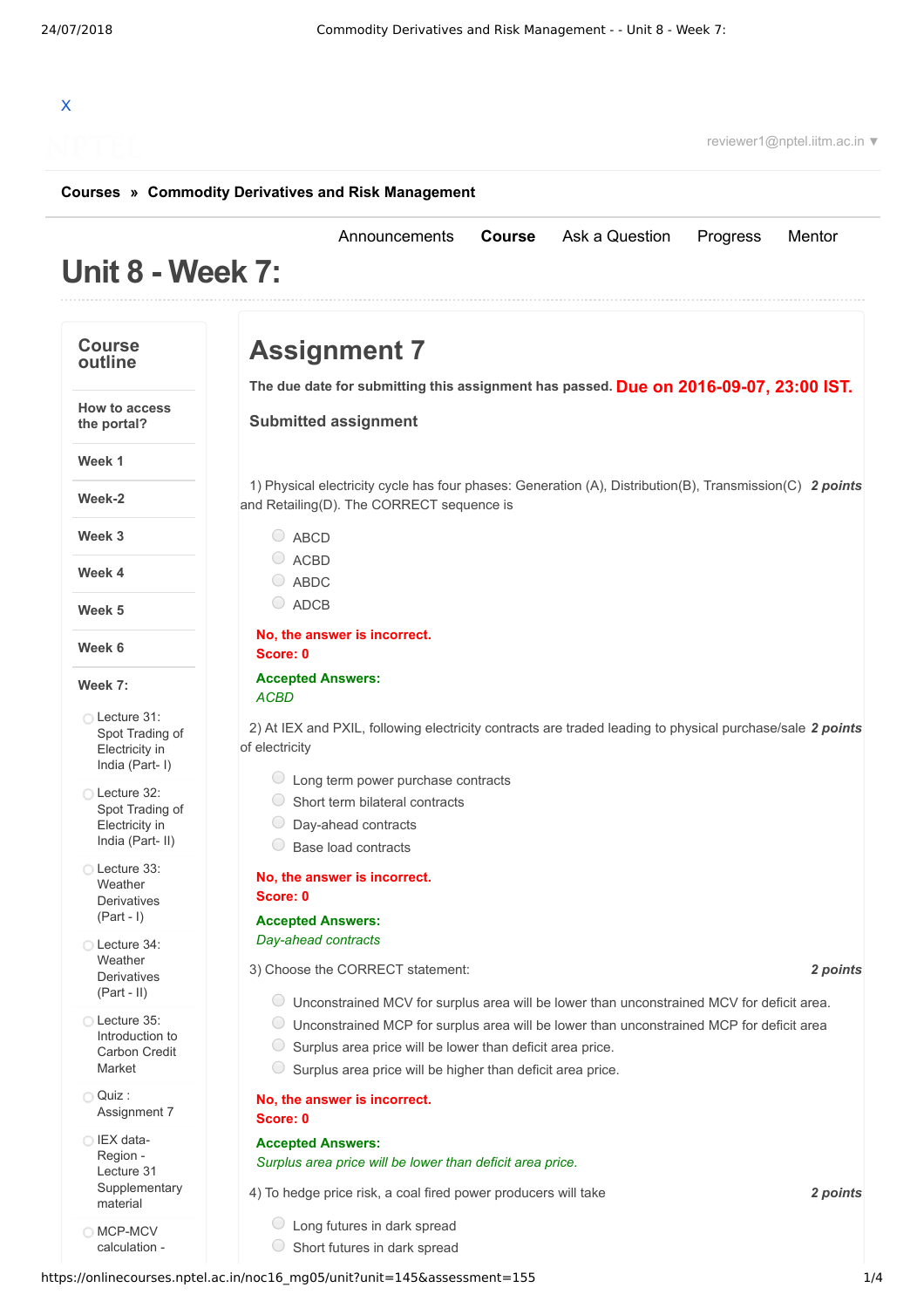Lecture 31 **[Supplementary](https://onlinecourses.nptel.ac.in/noc16_mg05/link?unit=157)** material

- C CERC report Grid failure 3031 July 2012 - Lecture 31 **[Supplementary](https://onlinecourses.nptel.ac.in/noc16_mg05/link?unit=158)** material
- **MISO** Indiana Hub -futures - Lecture 32 **[Supplementary](https://onlinecourses.nptel.ac.in/noc16_mg05/link?unit=159)** material
- **REC-IEX -**Lecture 32 **[Supplementary](https://onlinecourses.nptel.ac.in/noc16_mg05/link?unit=160)** material
- [RISC2015\\_Karnataka\\_Booklet](https://onlinecourses.nptel.ac.in/noc16_mg05/link?unit=161) - Lecture 33 **Supplementary** material
- O US Monthly **Weather** Heating Degree Day - Lecture 33 **[Supplementary](https://onlinecourses.nptel.ac.in/noc16_mg05/link?unit=162)** material
- **C** HDD options and Weatherproof Garment - Lecture 34 **[Supplementary](https://onlinecourses.nptel.ac.in/noc16_mg05/link?unit=163)** material
- Naming of Cyclones - Lecture 34 [Supplementary](https://onlinecourses.nptel.ac.in/noc16_mg05/link?unit=164) material
- Rainfall Index -Lecture 34 **[Supplementary](https://onlinecourses.nptel.ac.in/noc16_mg05/link?unit=165)** material

GHG-Sectors-Limit-Kyoto Protocol - Lecture 35 [Supplementary](https://onlinecourses.nptel.ac.in/noc16_mg05/link?unit=166) material

List of Futures- $Ontions -$ Lecture 35 **[Supplementary](https://onlinecourses.nptel.ac.in/noc16_mg05/link?unit=167)** material

[Assignment](https://onlinecourses.nptel.ac.in/noc16_mg05/link?unit=196) 7 Solution

**Week 8**

#### 24/07/2018 Commodity Derivatives and Risk Management - - Unit 8 - Week 7:

- $\circ$  Short futures in spark spread
- Long futures in spark spread

#### **No, the answer is incorrect. Score: 0**

# **Accepted Answers:**

# *Long futures in dark spread*

- 5) *2 points* Choose the INCORRECT statement: One Renewable Energy Certificate(RECs) is
	- $\circ$  Equivalent to 1MWh of energy generated from renewable sources.
	- $\bigcirc$  In India, RECs can be Solar and Non-Solar
	- $\circlearrowright$  Are generated by electricity generators who use non-renewable energy sources
	- $\circ$  Are bought by companies having "Renewable Purchase Obligation"

#### **No, the answer is incorrect. Score: 0**

#### **Accepted Answers:**

### *Are generated by electricity generators who use non-renewable energy sources*

- 6) *2 points* Choose the CORRECT sequence of "market clearing price (MCP)" determination in electricity trading
	- Unconstrained MCP, NLDC, RLDC, SLDC, Constrained MCP
	- Unconstrained MCP, Constrained MCP,NLDC, RLDC, SLDC
	- NLDC, RLDC, SLDC, Unconstrained MCP, Constrained MCP
	- Constrained MCP, Unconstrained MCP, SLDC, RLDC and NLDC

#### **No, the answer is incorrect. Score: 0**

#### **Accepted Answers:** *Unconstrained MCP, NLDC, RLDC, SLDC, Constrained MCP*

7) *2 points* Choose the INCORRECT option: In India, Rainfall Index

 $\bigcirc$  Is calculated and reported by Indian Meteorological Department

- $\bigcirc$  Is calculated and reported for Mumbai, Indore, Jaipur
- $\circ$  Has a cap on the maximum daily rainfall to reduce the impact of rainfall on a single day
- $\bigcirc$  Is calculated during monsoon season (June to October) of every year.

#### **No, the answer is incorrect. Score: 0**

#### **Accepted Answers:**

*Is calculated and reported by Indian Meteorological Department*

8) *2 points* Choose the INCORRECT statement

- $\circledcirc$  Power producers selling electricity at spot price are sellers of swap
- $\circ$  Distributors buying and selling electricity at spot prices are sellers of swap
- Distributors buying electricity at fixed price and selling electricity at spot price are sellers of swap.
- $\circlearrowright$  Consumers buying electricity at spot price are buyers of swap.

# **No, the answer is incorrect.**

### **Accepted Answers:**

**Score: 0**

### *Distributors buying and selling electricity at spot prices are sellers of swap*

9) *2 points* Choose the INCORRECT statement.

- Nations Framework Conventions on Climate Change (UNFCCC) was nonbinding in nature
- $\circ$  Kyoto Protocol envisaged "common but differentiated responsibilities"
- $\heartsuit$  Kyoto Protocol came into existence only after 100% of members agreed to abide by the
- protocol requirements
- $\circ$  Kyoto Protocol is a legally binding agreement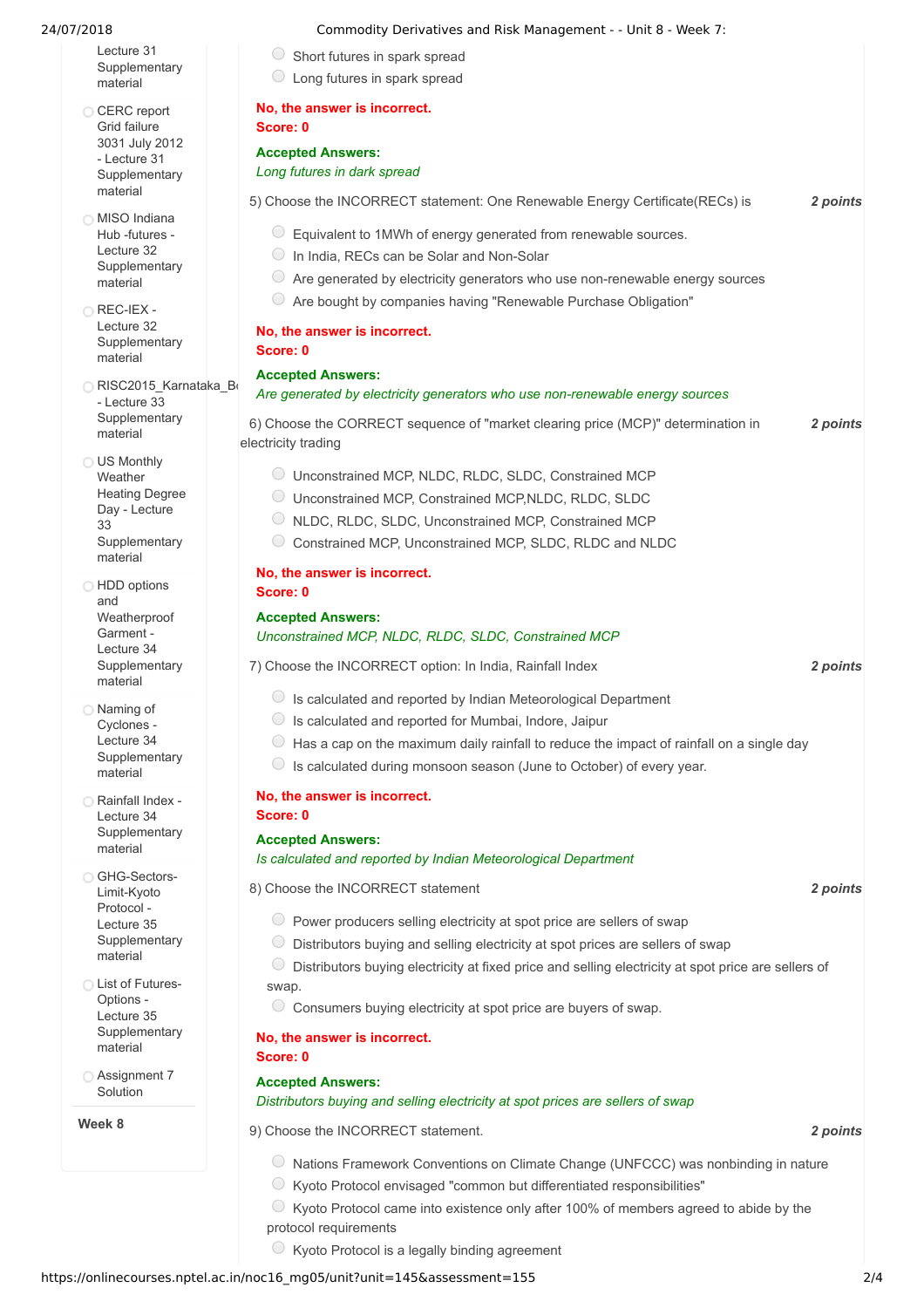24/07/2018 Commodity Derivatives and Risk Management - - Unit 8 - Week 7:

**No, the answer is incorrect.**

**Accepted Answers:**

**Score: 0**

*Kyoto Protocol came into existence only after 100% of members agreed to abide by the protocol requirements*

10) *2 points* Cooling Degree days (HDD) is valued as

 $\circ$  Max (0, base temperature - actual temperature)

- $\bigcirc$  Max (0, actual temperature- base temperature)
- $\bigcirc$  Max {0, ( base temperature -actual temperate)/2}
- $\bigcirc$  Max { 0, ( actual temperature base temperature)/2}

**No, the answer is incorrect.**

**Score: 0**

#### **Accepted Answers:**

#### *Max ( 0, actual temperature- base temperature)*

11)A cold drinks manufacturer fears \_\_\_\_\_\_\_\_\_\_ summer. This company will take \_\_\_\_\_\_\_\_\_\_\_\_\_ 3 points futures on \_\_\_\_\_\_\_\_\_ contracts

- Milder, long, HDD
- Hotter, short, HDD
- Milder, short, CDD
- Milder, long, CDD

#### **No, the answer is incorrect. Score: 0**

#### **Accepted Answers:** *Milder, short, CDD*

12) *2 points* Choose the INCORRECT pair:

- Hurricane Index: Saffir Simpson Index
- Hurricane Index: Carvill Index
- $\bigcirc$  Insurance company: take long futures in hurricane index
- $\bigcirc$  Insurance company: take short futures in hurricane index

## **No, the answer is incorrect.**

**Score: 0**

# 13Bombadier Corporation (which sells snowmobiles) bought a derivatives contract on **3 points Accepted Answers:** *Insurance company: take short futures in hurricane index*

Snowfall index. Bombadier feared that snowfall may be \_\_\_\_\_\_\_\_\_ , hence it look \_\_\_\_\_\_\_\_\_\_\_ option.

- Less, long call
- High, Long Call
- Less, Long Put
- High, Long Put

#### **No, the answer is incorrect. Score: 0**

#### **Accepted Answers:**

*Less, Long Put*

14) *2 points* Choose the CORRECT statement: Rainfall index

- $\circ$  for a city is calculated by keeping rain gauge at one place in the city.
- $\circlearrowright$  normally has a cap on amount of daily rainfall considered for index calculation.
- $\circlearrowright$  normally has a floor on the amount of daily rainfall considered for index calculation.
- $\bigcirc$  Is calculated for all months in given year.

**No, the answer is incorrect. Score: 0**